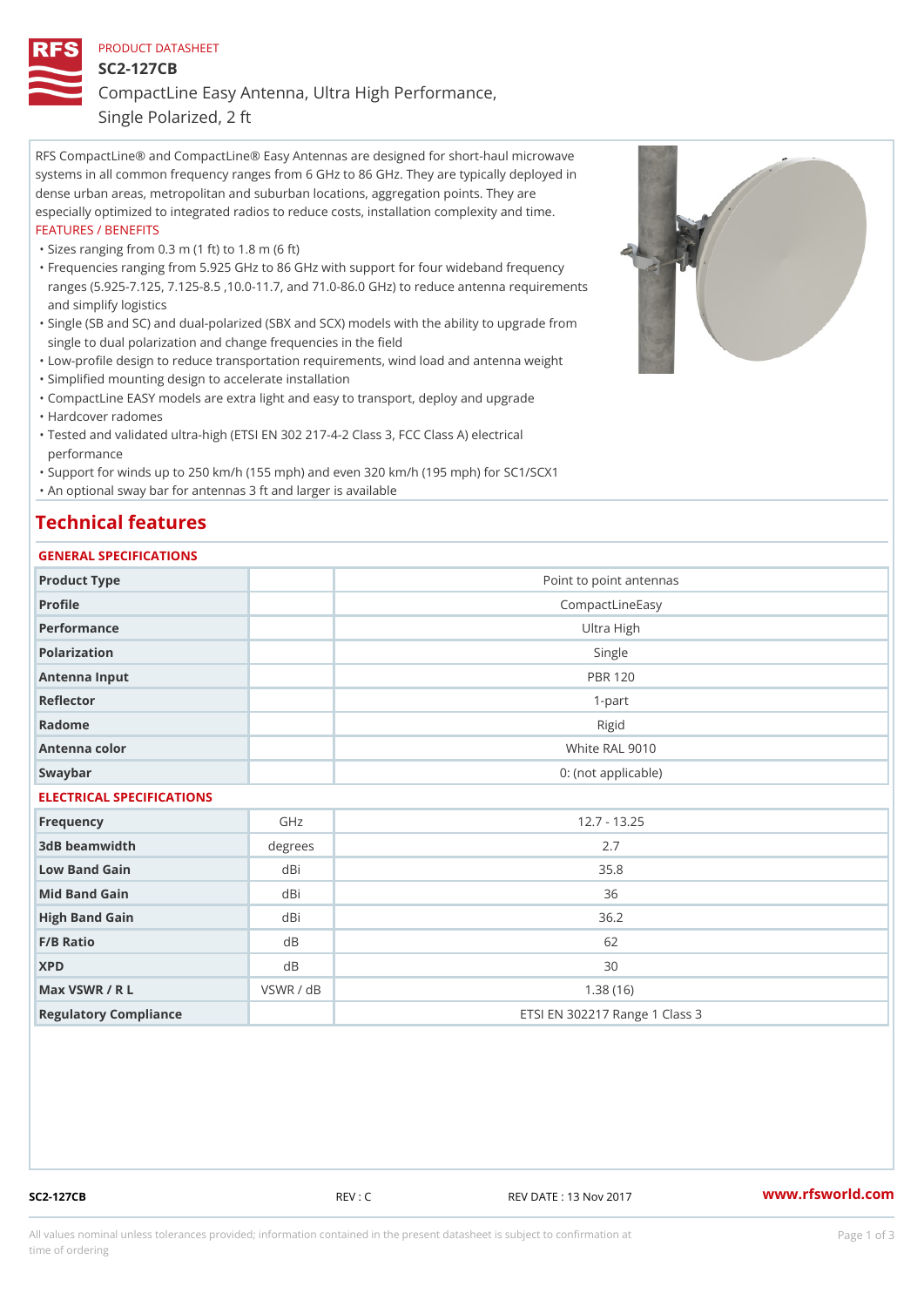# PRODUCT DATASHEET SC2-127CB CompactLine Easy Antenna, Ultra High Performance, Single Polarized, 2 ft

| MECHANICAL SPECIFICATIONS                                              |             |              |                     |  |  |  |
|------------------------------------------------------------------------|-------------|--------------|---------------------|--|--|--|
| Diameter                                                               |             | ft $(m)$     | 2(0.6)              |  |  |  |
| Elevation Adjustment                                                   |             | degrees      | ± 15                |  |  |  |
| Azimuth Adjustment                                                     |             | degrees      | ± 15                |  |  |  |
| Polarization Adjustment                                                |             | degrees      | ± 5                 |  |  |  |
| Mounting Pipe Diameter<br>minimum                                      |             | $mm$ (in)    | 48 (1.9)            |  |  |  |
| Mounting Pipe Diameter<br>maximum                                      |             | $mm$ (in)    | 114(4.5)            |  |  |  |
| Approximate Weight                                                     |             | kg (lb)      | 7(15.4)             |  |  |  |
| Survival Windspeed                                                     |             | $km/h$ (mph) | 252 (155)           |  |  |  |
| Operational Windspeed                                                  |             | $km/h$ (mph) | 180 (112)           |  |  |  |
| FURTHER ACCESSORIES                                                    |             |              |                     |  |  |  |
| optional Swaybar                                                       |             |              | 0: (not applicable) |  |  |  |
| MOUNTOUTLINE                                                           |             |              |                     |  |  |  |
| $Dimension_A$                                                          | m m<br>(in) |              | 650 (25.6)          |  |  |  |
| $Dimension_B$                                                          | m m<br>(in) |              | 313 (12.3)          |  |  |  |
| $Dimension_C$                                                          | m m<br>(in) |              | 173(6.8)            |  |  |  |
| $Dim_D - D -$<br>$51mm(2_in)Pip@in$                                    | m m         |              | 259 (10.2)          |  |  |  |
| $Dim_D -$<br>$89mm(3.5_{im})$ Pi(pine)                                 | m m         |              | 279.5(11)           |  |  |  |
| $Dim_D - D -$<br>$114$ m m $(4.5$ ir $)$ $\sqrt{$ ii $\sqrt{p}}$ $\ge$ | m m         |              | 292 (11.5)          |  |  |  |
| $Dimension$ = E                                                        | m m<br>(in) |              | 36(1.4)             |  |  |  |
| $Dimension_F$                                                          | m m<br>(in) |              | 40(1.6)             |  |  |  |

Outline\_2ft\_CompactLineEasy \_DeepRedesi

SC2-127CB REV : C REV DATE : 13 Nov 2017 WWW.rfsworld.com